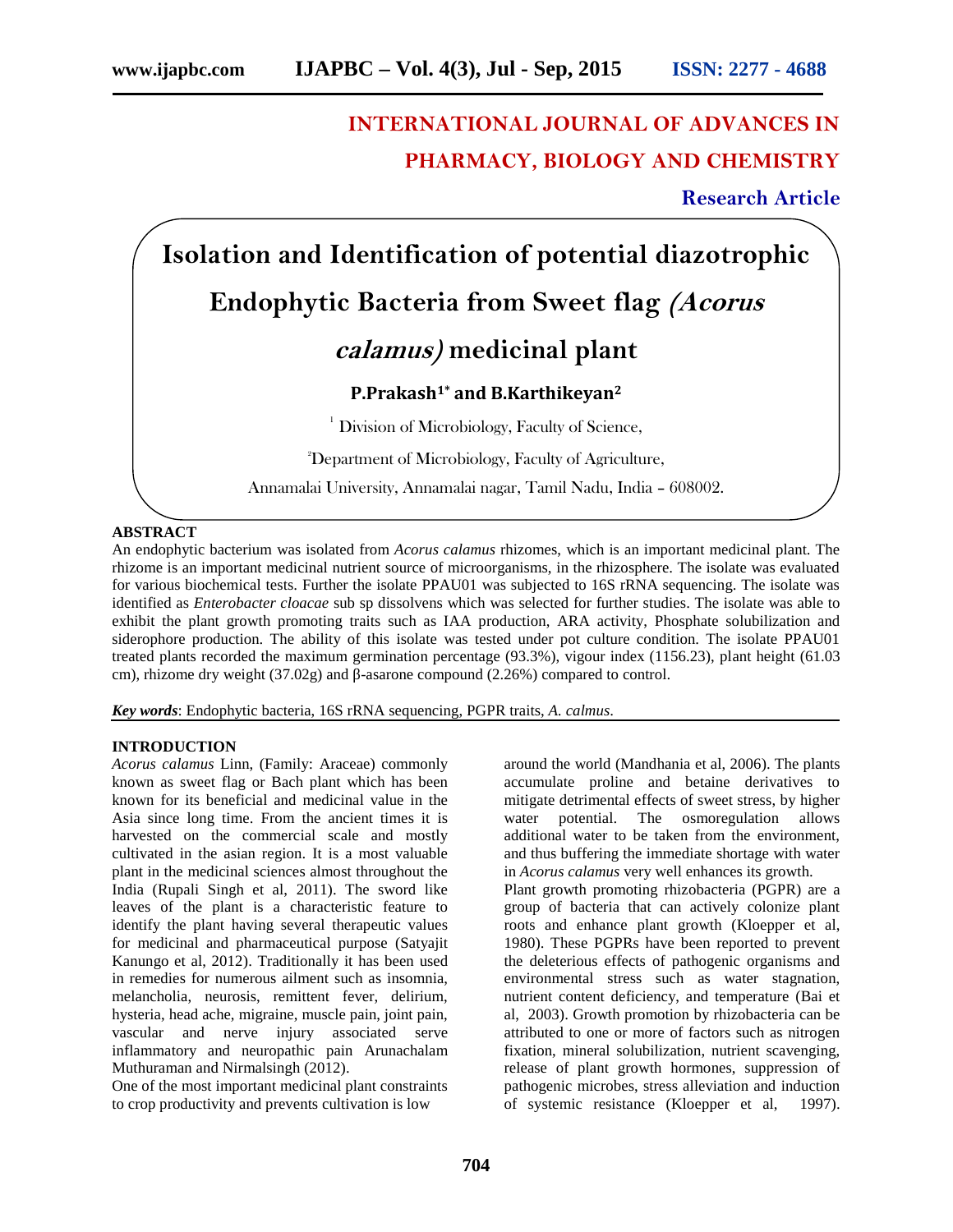Several bacterial species belonging to the genera *Pseudomonas, Bacillus, Paenibacillus, Enterobacter, Rhizobium, Azospirillum* and *Agrobacterium* have been reported to promote plant growth by one or more mechanisms.

Through the occurrence of bacterial species like *Azospirillum, Azotobacter* and *Pseudomonas* in several medicinal plants has been reported earlier (Gopal, 2004; Karthikeyan et al, 2008; Balakarthikeyan et al, 2012). To best of our knowledge this is the first report performed on diazotrophic endophytic bacterial (*Enterobacter cloacae*) in *A. calamus.* It has been suggested that these diazotrophic endophytic colonizing the plant interior might interact more closely with the host, with less competition for carbon sources and a more protected environment for nitrogen(N) fixation Reinhold and Hurek (1998). In additional to N fixation these diazotrophic entophytic bacteria may also involve in the production of phyto-hormones, Phosphate solubilization, siderophore production inhibition of ethylene biosynthesis and confer resistance to various biotic and abiotic factorsJha and Kumar (2009).

Taking this into account the present study was conducted with the following objectives, isolation and characterization of diazotrophic entophytes associated with *A. calamus.* Further the entophytic isolate of *A. calamus* tested under *in vitro* and pot culture conditions and compared with other PGPR strain for the potentiality.

#### **MATERIALS AND METHODS Isolation of Endophytic diazotrophs**

*Acorus calamus* plants were up rooted from the field of Nagapattinam region of Tamil Nadu, India. The collected rhizome was washed thoroughly in running tap water. The air dried rhizome was surface sterilized using 70% ethanol and sodium hypochlorite (3% available chlorine). The rhizome was cut in to 1 cm pieces and washed with 4% sucrose solution using sterile pestle and mortar. The resulting suspension was plated in Nfb and LGI media. The plates were inoculated at  $37^{\circ}$ C for 24 hrs. The pure isolates were further analyzed for its phenotype and biochemical characterization.

## **Identification and characterization of endophytic bacteria**

The endophytic bacterial growth was determined by planting it in two different media (N-free media such as Nfb and LGI) as described by Doebereiner (1995). Microscopic observation (wet mounts) of 72 hrs old cultures grown on LGI medium was carried out to study the bacterial shape. Gram straining was carried

out as per Hucker's modification (Isenberg, 1995) .The endophytic culture was isolated from specific agar medium. The isolated strain enterobacter sp was tested for their compatibility among each other following the biochemical method (Fukui et al, 1994).

The following biochemical test was as follows [Glucose, Sucrose, Sorbitol, Raffinose, Arabinose, Inositol, Adonitol, Melobiose, Urease test, H<sub>2</sub>S test, Indole test, Lysine decarboxylase, Arginine dihydrolase, Ornithine decarboxylase, Tryptophan deaminase, Esculinhydrolysis test, Voges-Proskauer test, Citrate test, Malonate, O-nitrophenyl- -D galactopyranoside, -galactosidase activity, Oxidase activity], was performed for the endophytic isolate in basal medium according to the methods of (Pandey et al, 2005).

After phylogenetic placement of the bacterial and its possible evolutionary relationship with other *Enterobacter cloacae* isolates those exist as endophytes, was carried out considering their 16S ribosomal RNA gene sequences using MEGA 6.0 software.

# **Authentication of endophytic isolate 16S rRNA gene sequencing and phylogenetic analysis**

Molecular identification by carried out by 16SrRNA at YaazhXenomics, Chennai. The polymerase chain reaction was run on a thermal cycler (MJ mini PTC- 225 Peltier thermal cycler, BIO-RAD) in a 50μl reaction mix. The reaction mix contained 10x amplification buffer (5ml), 1.5Mm MgCl(5μl ), 1μlforward primer (10 mM), 1μl reveres primer (10mM), 1μl dNTP and 0.25μl *Taq polymerase* (Invitrogen). Amplification was performed with 35 cycles at  $94^{\circ}$ C for 45 sec,  $55^{\circ}$ C for 60 sec and  $72^{\circ}$ C for 60 sec. The PCR product was purified by removing the unincorporated PCR primers and dNTPs from product of approximately 1,400bp was sequenced by using 2 Universel primer 518F forward primers, 5 -CCA GCA GCC GCG GTA ATA CG-3, and 800R reverse primer, 5 -TAC CAG GGT ATC TAA TCC-3. Sequencing was performed by using Big Dye terminator cycle sequencing kit (applied bio systems, USA). The sequencing products were resolved on an Applied Biosystems model 3730 XL automsted DNA sequencing system (Applied Biosystems, USA), the details with (Table-2). **Sequence analysis and phylogenetic affiliation**

A BLAST search (http://blast.ncbi.nlm.nih.gov/ blat/Blast.cgi) was carried out against the complete GenBank database, (Figure-1). Sequences and their closest relatives were used to construct a phylogenetic tree. The sequence alignments and the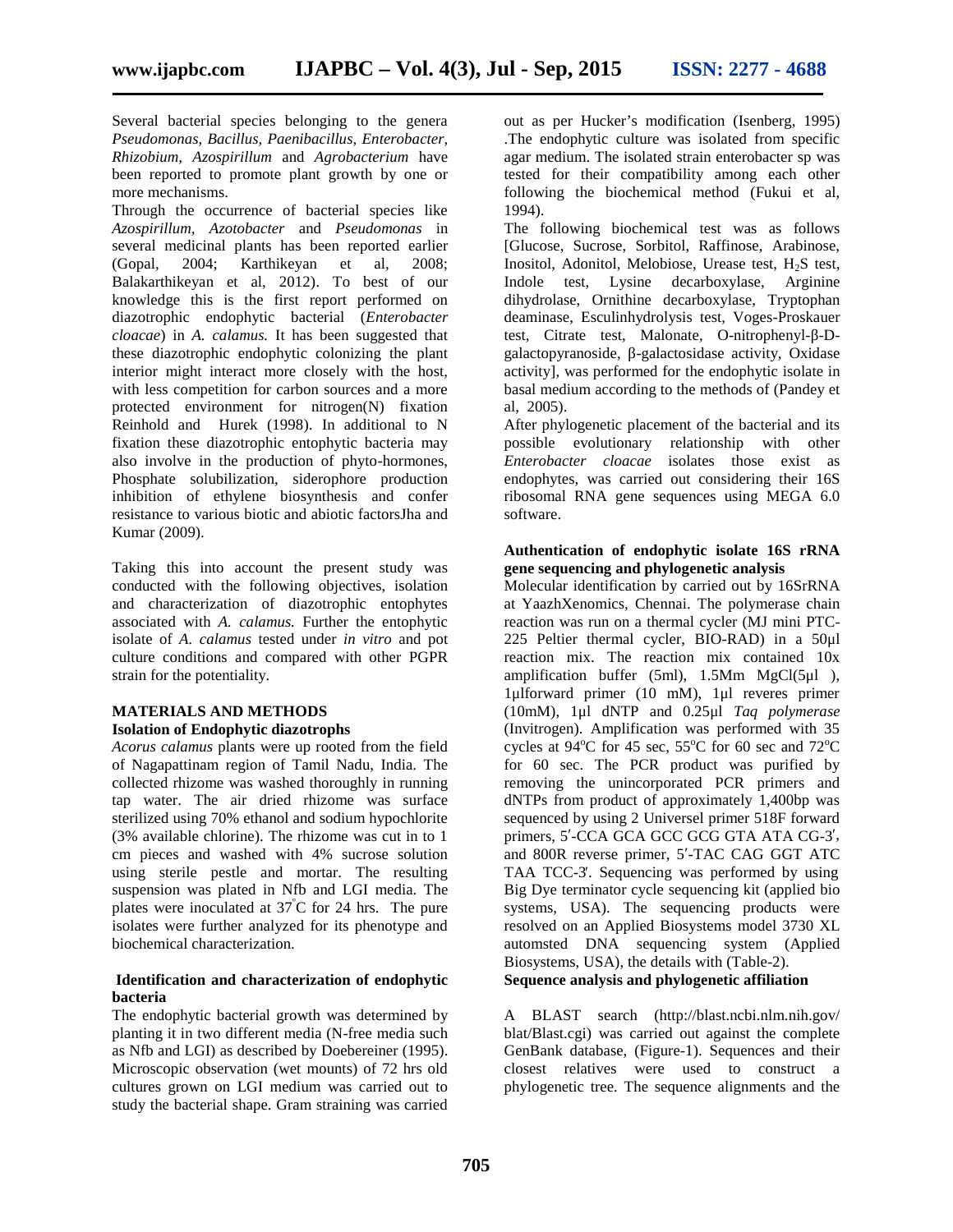phylogenetic tree construction were conducted in MEGA software version-6, (Tamura et al, 2007).

The PGPR strain *Pseudomonas fluorescens, Azospirillum lipoferum,* and *Azotobacter vinelandii*was compared with endophytic bacteria in the present study. The *Pseudomonas fluorescens* (AU01) was used as reference strain obtained from deportment of microbiology laboratory, Faculty of Agriculture, Annamalai University, Chidambaram, Tamil Nadu and India.

# **Determination of plant growth promoting activities**

#### **Indole acetic acid (IAA) production**

IAA production was detected by the modified method as described by **(**Brick et al,1991**)**. Quantitative analysis of IAA was performed using the method of Loper and Scroth (1986), at 100% concentration of tryptophan (100µg/ml). Bacterial cultures were grown for (*Enterobater* sp)*,* 48 hrs on their respective media at 25±2°C. Fully grown cultures were centrifuged at 3000 rpm for 30 min. The supernatant (2 ml) was mixed with two drops of orthophosphoric acid and 4 ml of the Salkowski reagent (50 ml, 35% of perchloric acid, 1ml  $0.5$  M FeCl<sub>3</sub> solution). Development of pink colour indicates IAA production. Optical density was taken at 530 nm with the help of spectrophotometer Spectronic 20  $D^+$ . Concentration of IAA produced by cultures was measured with the help of standard graph of IAA (Hi media) obtained in the range of 10-100 µg/ml. The quantitative estimation of IAA is performed by using Salkowski method.

# **Nitrogenase Activity**

Nitrogenase activity of the isolate was measured by Acetylene Reduction Assay (ARA) as described previously Jhaand Kumar A (2007), and expressed in terms of nmol ethylene  $mg^{-1}$  protein  $h^{-1}$ . The assay was carried out using Chemito 7610 model gas chromatograph (GC Chemito, 7610) felted with porapak T. The flow rates of  $N_2$ ,  $H_2$  and air were adjusted to four replications was maintained for each treatment in (Table 3).

#### **Phosphorus solubilization**

Phosphate solubilizing bacteria was isolated using the Pikovskaya agar medium Pikovaskaya (1948). Many rhizome microorganisms are able to solubilize unavailable forms of bound P (Daniel et al, 1998). Visual detection and semi quantitative estimation of phosphate solubilizing ability of microorganisms is possible by plate screening methods of show clear zone around the microbial colonies in media containing insoluble mineral phosphates (Tricalcium Phosphate or hydroxyapatite) as sole P source (AMES, 1964; Rodriguez and Fraga, 1999).

Quantitative estimation of phosphate solubilization was performed using Fiske Subba Row method of colorimetric analysis by inoculating individual bacteria in Pikovasky broth and incubated for 7 days. The drop in pH was also considered for the solubilization of inorganic phosphorus.

# **Siderophore production**

The isolate was assayed for siderophores production on the Chrome azurol S agar medium (Sigma, Ltd.) described by Schwyn and neilands (1987). Chrome azurol S agar plates were prepared and divided into equal sectors and spot inoculated with test organism (l0µl of  $10^6$ CFU/ml) and incubated at  $25\pm2^{\circ}$ Cfor 48-72 h. Development of golden yellow-orange halo around the growth was considered as positive for siderophore production. Siderophores synthesized by microbial communities of soil supply iron to plants that possess the mechanisms for its uptake under iron-deficient conditions (Indiragandhi et al, 2008).

# **Endophytic bacteria on inoculation with** *Acorus calamus* **under pot studies conditions**

Pot experiments were conducted to evaluate the effect of endobacterial strains on the growth of *Acorus calamus* under PGPR growth conditions. The experiment was conducted during the period of May 2013 to October 2013. The rhizome subsurface was sterilized with 70% ethanol and was sown in cement pots filled with sterilized potting soil at four weeding per pot. The cement pots (Size-30.60cm and diameter, 0.45m height, volume of soil: 0.04 m) having a pH 6.8 and 7.4. Each pot was given a basal dose of 25 mg of triple super phosphate, murrate of potash and ammonium molybdate. Where *Acorus calamus* were treated with endophytic suspension containing *Enterobacter cloacae* sub sp dissolvens isolated was used at the rate of 10 ml per pot (minimum inoculation load of  $1x10^8$  CFU  $g^{-1}ml^{-1}$ ) and five ml of enhance the adhesives. The *Pseudomonas fluorescens* (AU01), *Azospirillum lipoferum* (AU02) and *Azotobacter vinelandii* (PPAU02) strain (accession no: KF934492) treated with rhizome and planted separately in the pots. The control pot was also maintained. All the pots were watered based on field capacity. The inoculated *Acorus calamus* was maintained at 27<sup>º</sup>C and treatment was replicated five times. All pots used during the experiment were sterilized with 5 % solution of sodium hypochlorite for 20 min to maintain sterility during the experiment. The experimental design adopted was completely randomized block design. Growth parameters in terms of shoot length, and root length were recorded after 180 DAP growth period.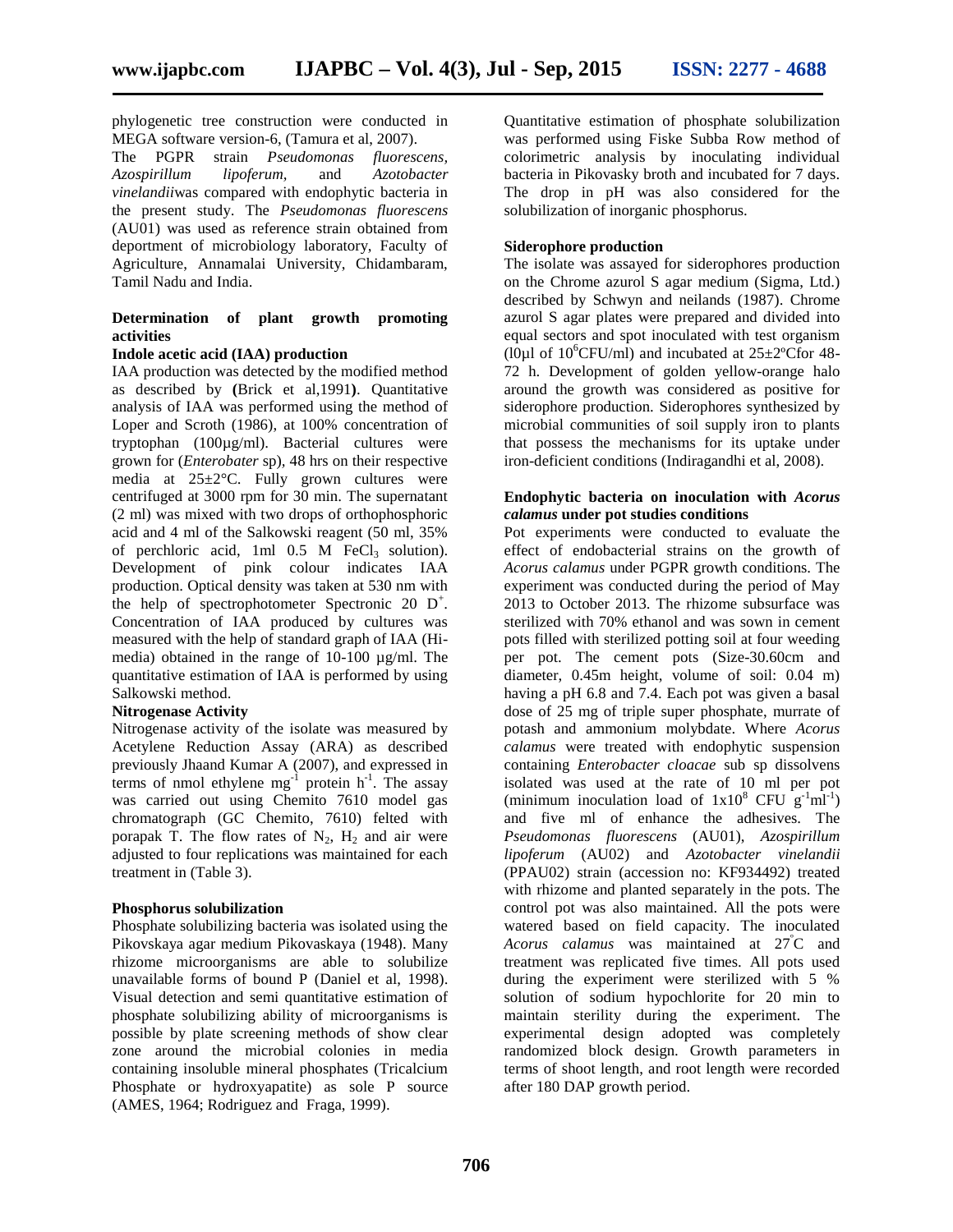# **PGPR and alkaline content of** *Acorus calamus* **with** *Enterobacter cloacae* **sub sp dissolvens plant growth assay**

The influence on *Enterobacter cloacae* sub sp dissolvens inoculation on the germination percentage, vigour index of *A. calamus* was studied under gnotobiotic condition. The collected rhizome was taken in sterilized petriplate and treated with 10 ml (NB) nutrient broth (an initial population  $10^9$  CFU ml<sup>-1</sup>). The germination percentage was calculated from 7 to 12 DAP. The morphological parameters like shoot length and rhizome dry weight was measured on 180 DAP. The vigour index (*VI)* of the weeding was estimated as suggested by(Abdul-Baki and Anderson1973).

#### **Growth parameter**

Plant height, rhizome dry weight and -asarone alkaloid content were determined at 180 DAP by following the method of (Singh et al, 2010)

#### .**Statistical analysis**

All data obtained were subjected to one-way analysis of variance (ANOVA) and the mean differences were compared by higher and lowest standard deviations (LSD). Each data point was a mean of three replicates  $(n = 5)$  and comparisons with P values 0.05 were considered as significantly different statistical analysis.

# **RESULTS**

# **Isolation and biochemical characterization**

The plant growth promoting endophytic rhizobacteria population of *Acorus calamus* (CFU 10-6 dilution of fresh rhizome sample) was recorded. The isolate PPAU01 showed the better growth in Nfb and LGI medium (Table-1).The isolated diazotrophic entophyte was found to be gram positive rod, mucoid, smooth margin. The endobacterial isolate was able to utilize glucose, sucrose, sorbitol, raffinose, and arabinose. The isolate was positive for Indole, Voges-Preskauer test, Citrate, lysine decarboxylase, arginine dihydrolase, Ornithine decarboxylase, Esculine hydrolysis, Malonate, O- Nitrophenyl- -D-Galactopyranoside and galactosidase activity test. It showed negative for inositol, adonitol, urease, hydrogen sulphide, tryptophan deaminase and oxidase test.

# **16S rRNA sequence analysis and phylogenetic affiliation**

The result of morphological and biochemical characteristics endophytic bacteria strain was identified by 16S rRNA sequencing analysis. Based on the high level of efficiency PGPR along with promising, the isolate PPAU01 was subjected to 16S rRNA sequencing. The isolate was identified as

*Enterobacter cloacae*. The strain PPAU01, suggested that the strain belongs to *Enterobacter Cloacae* sub sp dissolvens and shares 100% of homology with *Enterobacter cloacae* dissolvent strain (Fig.1).The PPAU01 nucleotide sequence of PPAU01was deposited in GenBank (NCBI) under the accession number KF777104 (Table-2).

# **Determination of PGPR traits of the endophytic isolate**

There was significant differences in ARA activity, IAA production, Phosphate solubilization and siderophore production efficiency of diazotrophic isolate (Table 3). Plant growth promoting activities such as IAA production  $(1543.26 \pm 15.22 \mu g \text{ ml}^{-1})$ , ARA-Acetylene Reduction Assay (480.12±12.00n mole ethylene mg protein  $h^{-1}$ ), Phosphate solubilization  $(13.62 \pm 0.45 \text{ mg } P100 \text{ mg}^{-1} \text{ TCP})$  and Siderophore production  $(5.34\pm0.27 \text{ µg} \text{ ml}^{-1})$  are the characteristics of plant growth promoting of plant rhizobacteria (PGPR).

# **Plant growth promoting by** *Enterobactercloacae* **sub sp dissolvens**

The effect of *Enterobacter cloacae* sub sp dissolvens on the growth parameters like plant germination percentage (%), vigour index, plant height, dry weight and alkaloid content of *Acorus calamus* was compared with other PGPR strains at 180 DAP presented in (Table 4). The highest germination percentage (93.3%) and vigour index (1156.23), plant height (61.03cm), rhizome dry weight (37.020 g) and -asarone alkaloid content (2.26%) recorded in *Enterobacter cloacae* sub sp dissolvens followed by *Pseudomonas fluorescens*, *Azospirillum lipoferum* and *Azotobacter vinelandii*.

# **DISCUSSION**

A wide range of plants can serve as hosts for endophytic bacteria, ranging from herbaceaes plants to woody plants. The diazotrophic endophytic bacteria are quite interesting due to its ability fix more nitrogen compared to the rhizosphere bacteria. In the present study, *Enterobacter cloacae* sub sp dissolvens entophytic bacteria able to grow on Nfb media and LGI media. Endophytic bacteria belonging to different genera such as *Azospirillum, Burkholderia,*

*Azoarcus, Herbaspinllum, Serratia* and *Achromobacter* from rice, maize, wheat and *catharanthus roseus*and *Acorus calamus* (Singh et al., 2010; PratibhaRawal et al.2015;Baldani et al, 1986; Gyaneswar et al, 2001; Frang et al, 2006; Reiter et al, 2002)

Endophytes represent an enormous relatively in tapped source of microbial diversity which has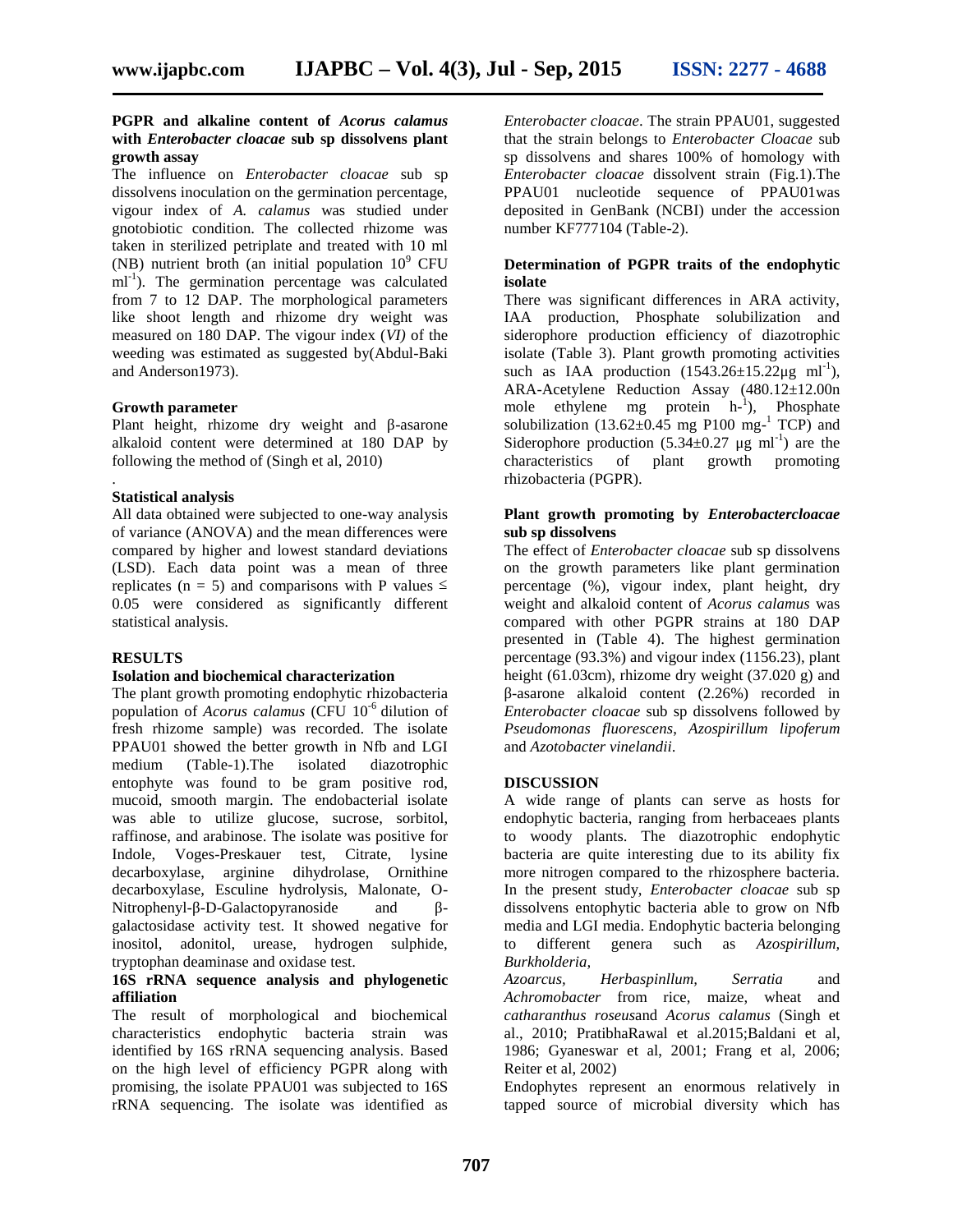attracted increases attention in plant microbiology as they could play an important role in agriculture by conferring advantages to the plant. The endophytic bacteria can contribute to plant development by producing phytohormones and siderophores and antibiotic production (Burd et al, 1998; Ladha et al, 1983).

| Test                                | Value                 |
|-------------------------------------|-----------------------|
| Nfb                                 | $9.12 \pm 0.12*$      |
| $_{\rm LGI}$                        | $9.54 \pm 0.23*$      |
| Morphology                          | Result                |
| Gram reaction                       | $G + ve$              |
| Cell shape                          | Rod                   |
| Colony morphology                   | Mucoid, Smooth Margin |
| <b>Biochemical test</b>             |                       |
| Glucose                             | $^{+}$                |
| Sucrose                             | $^{+}$                |
| Sorbitol                            | $+$                   |
| Raffinose                           | $+$                   |
| Arabinose                           | $+$                   |
| Inositol                            |                       |
| Adonitol                            |                       |
| Melobiose                           | $\overline{+}$        |
| Urea use test                       |                       |
| H <sub>2</sub> S test               |                       |
| Indole test                         | $+$                   |
| Lysine decarboxylase test           | $^{+}$                |
| Arginine dihydrolase test           | $+$                   |
| Ornithine decarboxylase test        | $^{+}$                |
| Tryptophan deaminase test           |                       |
| Esculin hydrolysis test             | $^{+}$                |
| Voges-Proskauer test                | $+$                   |
| Citrate test                        | $^{+}$                |
| Malonate test                       | $+$                   |
| O-nitrophenyl- -D-galactopyranoside | $^{+}$                |
| -galactosidase activity             | $^{+}$                |
| Oxidase activity                    |                       |

**Table 1 Biochemical characterization of diazotrophic bacterial endophyte isolated from** *A. calamus.*

 $*(+)$  indicates positive and (-) indicates negative reactions

\* Obtainable bacterial population in log CFU ml-1 after 24 hrs in respective growth media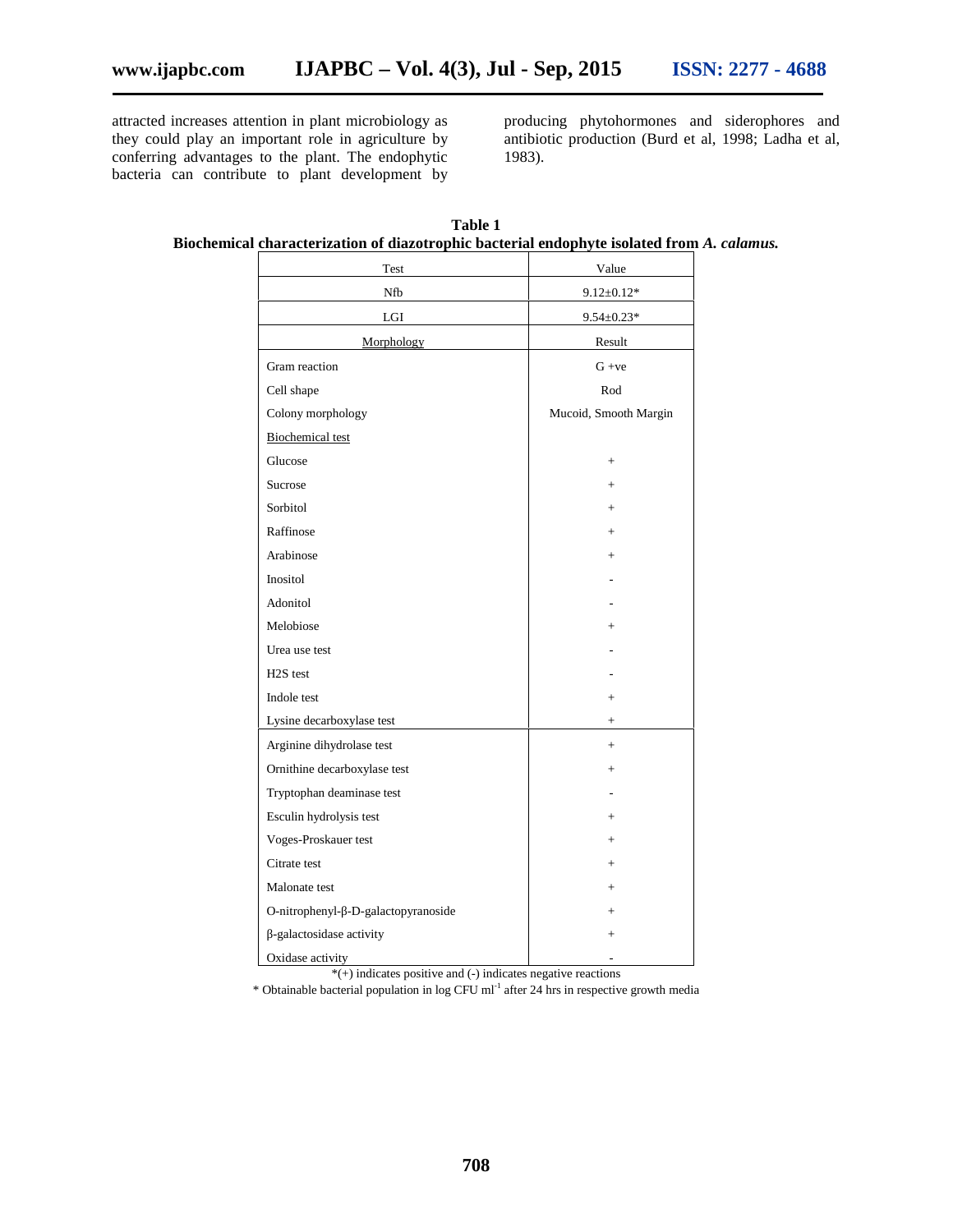| Table 2 |  |
|---------|--|
|---------|--|

# **Partial sequence details of** *Enterobacter cloacae* **sub sp dissolvens submitted to NCBI (GenBank).**

| S.No | Gen Bank details             |                                       |
|------|------------------------------|---------------------------------------|
| 1.   | <b>Strain Name</b>           | PPAU01 EC                             |
| 2.   | Phylogenic Affiliation       | Enterobacter cloacae sub spdissolvens |
| 3.   | Bacterial Group and Sequence | 16r rRNA                              |
| 4.   | Accession No                 | KF777104                              |
| 5.   | % Identity                   | 99.00                                 |
| 6.   | Version                      | KF777104.1 GI 557640835               |
|      | Author                       | P. Prakash and Karthikeyan. B         |

\*\**EC- Enterobacter cloacae*

# **Table 3**

# **Plant growth promoting activity exhibited by** *Enterobacter cloacae* **dissolvens isolate from endophtic associated with** *Acorus calamus*

| S.No | Strain name          | Plant growth promoting activity                  | Results            |
|------|----------------------|--------------------------------------------------|--------------------|
| 1.   |                      | IAA production ( $\mu$ g ml <sup>-1</sup> )      | 1543.26±15.22      |
| 2.   |                      | ARA (nmole ethylene $h^{-1}$ mg                  |                    |
|      | Enterobacter cloacae | $protein^{-1}$ )                                 | $480.12 \pm 12.00$ |
| 3.   | dissolvens           | Phosphate solublization (mg p100)                |                    |
|      |                      | $mg-1 TCP$                                       | $13.62 \pm 0.45$   |
| 4.   |                      | Siderophore production $(\mu g \text{ ml}^{-1})$ | $5.34 \pm 0.27$    |

*EC-* Enterobacter cloacae

Value is a mean of four replication ± SD, *IAA*-Indole Acitic Acid, *NA*-Nitrogenase activity, *PS*-Phosphate solublization, *SP*- Siderophore production.

| Effect of <i>Enterobacter cloacae</i> were plant growth parameters and alkaloid content of <i>Acorus calamus</i> . |                             |                      |                     |                          |                                     |  |  |
|--------------------------------------------------------------------------------------------------------------------|-----------------------------|----------------------|---------------------|--------------------------|-------------------------------------|--|--|
| Treatment                                                                                                          | Germination<br>percentage % | Vigour index         | Plant height $(cm)$ | Rhizome dry<br>weight(g) | Alkaloid content<br>(% )            |  |  |
| Enterobacter cloacae                                                                                               | $93.3^{\circ}$              | $1156.23^{\text{a}}$ | $61.03^{\rm a}$     | $37.020^{\circ}$         | $2.26^{\circ}$<br>1.46 <sup>b</sup> |  |  |
| Pseudomonas fluorescens(RS AU01)                                                                                   | $85.2^{b}$                  | $1071.46^{\rm b}$    | 58.07 <sup>b</sup>  | 22.006 <sup>b</sup>      |                                     |  |  |

**Table 4**

Control 60.0<sup>e</sup> 746.54<sup>e</sup> 40.02<sup>e</sup> 7.20<sup>e</sup> 7.20<sup>e</sup> 0.90<sup>e</sup> 0.90<sup>e</sup>

Each value represented a mean of three replication ±SD. There value is a significant different at a *P* value of 0.05, as determined by DMRT.

*Azospirillumlipoferum* 80.0<sup>c</sup> 1003.66<sup>c</sup> 55.09<sup>c</sup> 19.8<sup>c</sup> 19.8<sup>c</sup> 1.30<sup>c</sup> *Azotobactervinelandii* 1054.41<sup>d</sup> 1054.41<sup>d</sup> 52.00<sup>d</sup> 16.741<sup>d</sup> 1.05<sup>d</sup> 10.5<sup>d</sup>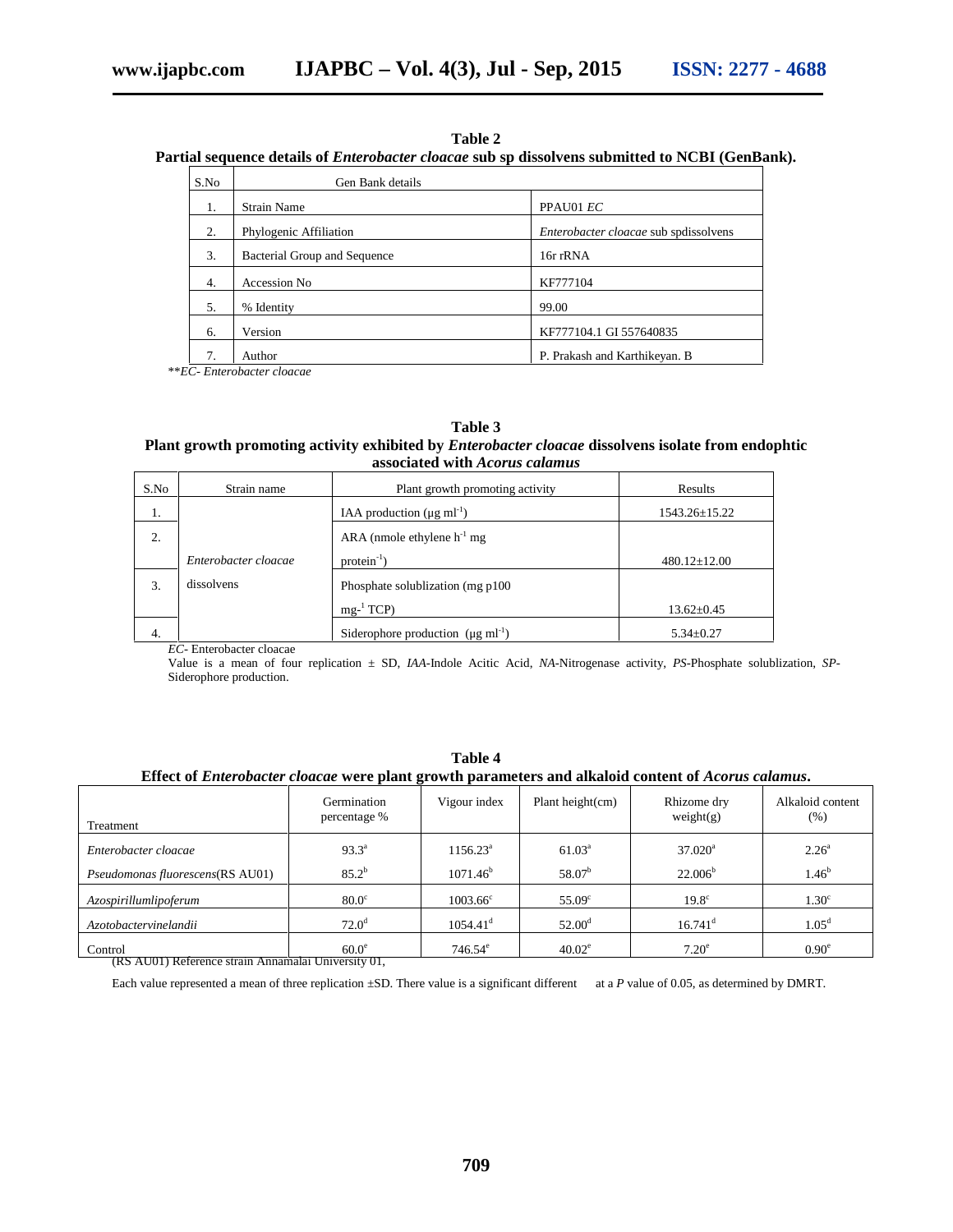

#### **Fig.1**

#### **Phylogenic tree predicated by the neighbour joining method using 16S rRNA gene sequences. Taxa are represented by type strains with GenBank accession number. Number in bracket indicates accession number.**

Several species from the genus *Enterobacter cloacae* have been reported to function as agents of plant growth promotion and growth in the several plant species. Indole acedic acid production, Nitrogen fixing ability, phosphate solubilization and siderophore production observed in our present study complies with the findings of (Archana et al, 2012;Richardson et al, 2009), who also reported that *Enterobacter* sp able to fix atmosphere nitrogen, phosphorus is known be converted from insoluble, unavailable forms to soluble readily available phosphate by organic acids by rhizospheric bacteria and siderophore production also. The presence of such diverse PGP traits in plant associated *Enterobacter* sp. Substantiates the hypothesis that reside in the plant rhizosphere may have adapted for a symbiotic plant associated life style even at the genomic level by (Forchetti et al, 2007) which supports our finding for identifying the *Entrobacter cloacae* sub sp dissolvens which posses the plant growth promoting traits.

The ability diazotrophic PGPR in exhibiting various PGP traits such as production of phytohormones, P solubilization and siderophore production has been well documented by numerous workers (Shanker et al, 2012;Shweta Nailwal et al, 2014).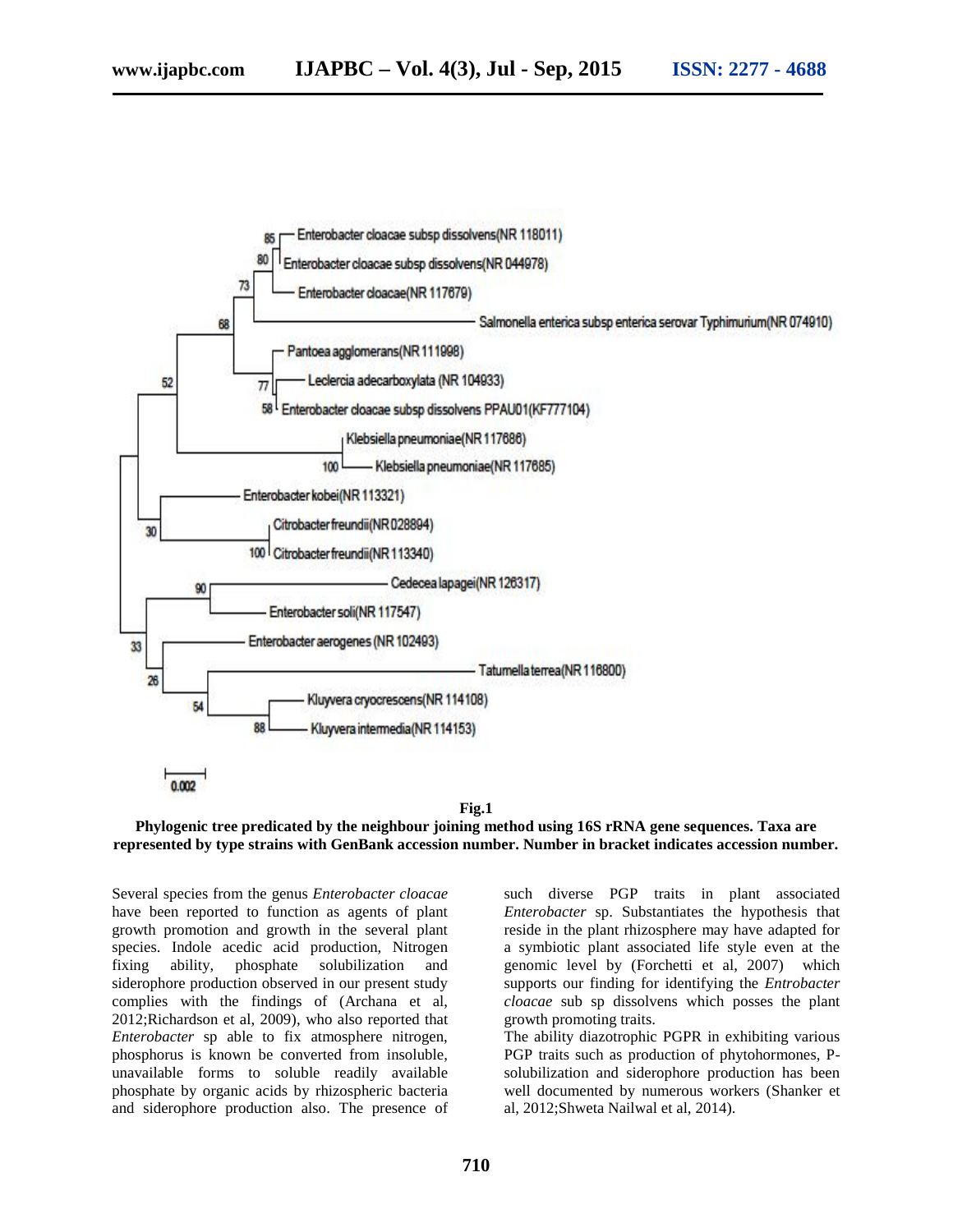Following the endophytic bacterial inoculation and other PGPR inoculation was evaluated. The highest germination percentage, vigour index, plant height, rhizome weight and -asarone alkaloid content recorded in *Enterobacter cloacae* sub sp dissolvens. Our finding was supported by (Shanker et al, 2012). The *Enterobacter cloacae* GSI genome was found to contain the genetic makeup of an effective PGPR as it contained genes required for motility, chemotaxis, adhesion, polysaccharide production, plant growth hormones production, phosphate solubilization and resistance to biotic and abiotic stress in the rhizosphere. The above results corroborate well with the present findings that *Enterbacter cloacae* sub sp dissolvens increased the plant growth promotion and -asarone alkaloid content of *Acorus calamus*and there by *Enterobacter cloacae* sub sp dissolvens

bacteria is a potential endophytic microorganism.

## **CONCLUSION**

In conclusion the presented study has showed that *Enterobacter cloacae* sub sp dissolvens could be used as a suitable bio-inoculant for *Acorus calamus* and other commercially grown medicinal plants. This work opens up the possibility for better exploring plant endophytic bacterial interaction.

#### **REFERENCE**S

- 1. Rupali S, Pramod KS, Rishabha M. Pharmacological properties and Ayuvedic value of Indian buch plant *(Acorus calamus):* A short Review Adv. In Biological Res, 2011; 5 (3): 145-154.
- 2. Satyajit K, Chinmay P, Anath B.*In vitro* Micro rhizomes induction and genetic stability of a medicinal plant *A. calamus* linn. Towards germplasm conservation through synthetic seed production. Tom, 2012; 43(2);146-153.
- 3. Arunachalam M, Nirmal S. Acute and sub-acute oral toxicity profile of *Acorus calamus* (sweet flag) inrodents. Asian pacific J.Tropical. Biomed. 2012; 51017-51023. doi:10.1016/S2221-1691(12)60354-2
- 4. Mandhania, S, Madan S, Sawhney V.Antioxidant defense mechanism under salt stress in wheat seedlings. - Biol. Plant. 2006; 50(2): 227-231.
- 5. Kloepper JW, Scrhoth MN, Miller TD. Effects of rhizosphere colonization by plant growth promoting rhizobacteria on potato plant development and yield. Phytopathology 1980; 70 (15):1078–1082.
- 6. Bai Y, Zhou X, Smith DL. Enhanced soybean plant growth resulting from inoculation of<br>Bacillus strains with *Bradyrhizobium* strains with *Bradyrhizobium japonicum.*Crop Sci, 2003; 43:1774–1781.
- 7. Kloepper JW, TuzunS, Zehnder GW, Wei G. Multiple disease production by rhizobacteria that induce systemic resistance-historical precedence. Phytopathol. 1997; 87(2): 136-137.
- 8. Gopal H. Development of microbial consortium for improvement for growth, yield and alkaloid content of ashwagandha. Ph.D Thesis, Tamilnadu Agricultural University, Coimbatore, 2004.
- 9. Karthikeyan B, Jaleel CA, Gopi R, Lakshmanan GMA, Deiveekasundaram M. Studies on the rhizosphere microbial diversity of some commercially important medicinal plants. Colloid Surf B: Bioint, 2008; 62(1):143-145.
- 10. Balakarthikeyan, ManoharanMJ, Rashedul I, Tongmin S. ACC deaminase containing diazotrophic endophytic bacteria ameliorate salt stress in *catharanthus roseus* through reduced ethylene levels and induction of antioxidative defense systems. Symbiosis, 2012;56 (2):77-86.
- 11. Reinhold HB,Hurek T. Life in grasses: diazotrophic endophytes. Trends Microbial, 1998; 6: 139-144.
- 12. Jha P, Kumar A. Characterization of novel plant growth promoting endophytic bacterium *Achromobacter xylosoxidans* from wheat plant. MicrobEcol, 2009; 58 (1):179-188.
- 13. Doebereiner J. Isolation and identification of aerobic nitrogen fixing bacteria. In:Alef K, Nannipieri P (eds) methods in applied soil microbiology and biochemistry. Academic, London,1995; 134-141.
- 14. Isenberg HD. Essential Procedures for Clinical Microbiology. Am SocMicrobiol. Washington Doebereiner, D. C, 1995; 87.
- 15. Fukui R, Schroth MN, Hendson M, Hancock JG. Interaction between strains of pseudomonads in sugar beet spermospheres and their relationship to pericarp colonization by *Pythiumultimum* in soil. Phytopathology, 1994; 84 (11): 1322- 1330.
- 16. Pandey P, Kang SC, Maheshwari DK. Isolation of endophtic plant growth promoting *Burkholderia* sp from root nodules of *Mimosapudica*. Curr Sci,2005; 89(1):177-180.
- 17. Tamura K, Dudley J, Nei M, Kumar S. MEGA 6: Molecular Evolutionary Genetics Analysis (MEGA) software version 6.0. Molecular Biology and Evolution. 2007;24:1596-1599.
- 18. Brick JM, Bostock RM, Silversone SE. Rapid in situ assay for indole acetic acid productionby bacteria immobilized on nitrocellulose membrane. App and Environ Microbiol, 1991; 57 (2): 535-538.